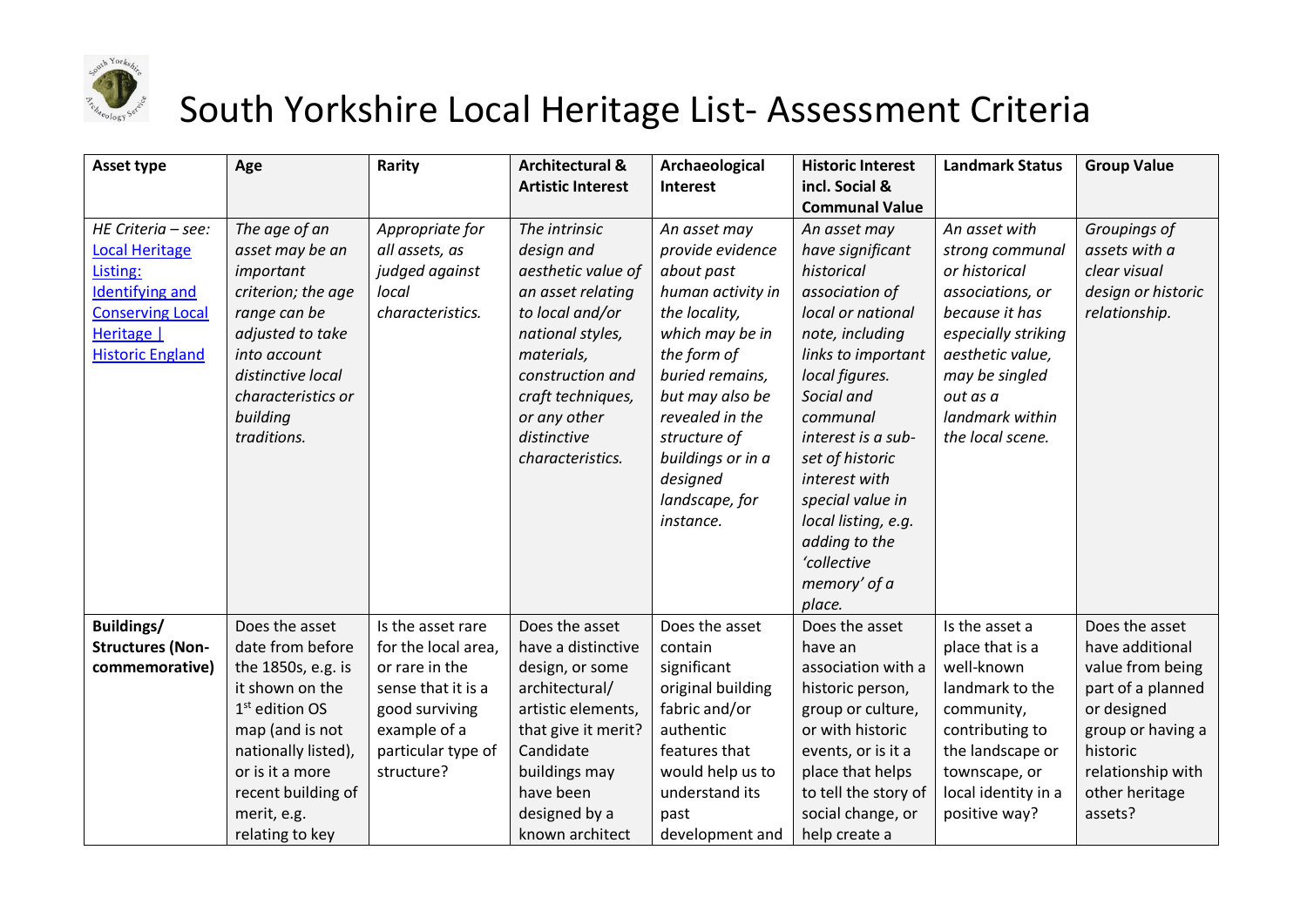|                 | local industries,            |                     | or be the work of  | use? Does other     | sense of             |                     |                   |
|-----------------|------------------------------|---------------------|--------------------|---------------------|----------------------|---------------------|-------------------|
|                 | businesses or                |                     |                    | such evidence       | belonging?           |                     |                   |
|                 |                              |                     | a known engineer   |                     |                      |                     |                   |
|                 | infrastructure, or           |                     | or may be          | survive, e.g.       |                      |                     |                   |
|                 | to emerging                  |                     | distinctive        | artefacts from      |                      |                     |                   |
|                 | municipal                    |                     | because they use   | use of the          |                      |                     |                   |
|                 | identity and                 |                     | characteristic     | building, or        |                      |                     |                   |
|                 | provision?                   |                     | local materials or | contemporary or     |                      |                     |                   |
|                 |                              |                     | design elements.   | historic written,   |                      |                     |                   |
|                 |                              |                     |                    | drawn or            |                      |                     |                   |
|                 |                              |                     |                    | photographic        |                      |                     |                   |
|                 |                              |                     |                    | records?            |                      |                     |                   |
| Parks & gardens | Was the                      | Is the asset rare   | Was the asset      | Does the asset      | Does the asset       | Is the asset a      | Does the asset    |
| & designed      | park/garden                  | for the local area, | designed by a      | have potential for  | have an              | place that is a     | have additional   |
| landscapes      | formed before                | or rare in the      | known landscape    | archaeological      | association with a   | well-known          | value from being  |
|                 | about 1750 with              | sense that it is a  | architect,         | evidence to         | historic person or   | landmark to the     | part of a planned |
|                 | at least a                   | good surviving      | designer,          | survive for earlier | group or culture,    | community,          | or designed       |
|                 | proportion of the            | example of a        | gardener, or       | phases of design    | or with historic     | contributing to     | group or having a |
|                 | original layout              | particular type of  | plants expert, or  | or associated       | events, or is it a   | the landscape or    | historic          |
|                 | still evident; or            | designed            | does it have a     | structures, that    | place that helps     | townscape, or       | relationship with |
|                 | was it laid out              | landscape?          | design relating to | would help us       | to tell the story of | local identity in a | other heritage    |
|                 | between about                |                     | local styles or    | understand its      | social change or     | positive way?       | assets?           |
|                 | 1750 and the                 |                     | have other         | historic            | help create a        |                     |                   |
|                 | 1850s, e.g. is it            |                     | distinctive local  | development?        | sense of             |                     |                   |
|                 | shown on the 1 <sup>st</sup> |                     | characteristics,   | Does other such     | belonging?           |                     |                   |
|                 | edition OS map,              |                     | including use of   | evidence survive,   |                      |                     |                   |
|                 | with enough of               |                     | local materials?   | e.g.                |                      |                     |                   |
|                 | the layout                   |                     |                    | contemporary or     |                      |                     |                   |
|                 | surviving to                 |                     |                    | historic written,   |                      |                     |                   |
|                 | reflect the                  |                     |                    | drawn or            |                      |                     |                   |
|                 | original design; or          |                     |                    | photographic        |                      |                     |                   |
|                 | is it more recent            |                     |                    | records?            |                      |                     |                   |
|                 | but relatively               |                     |                    |                     |                      |                     |                   |
|                 | intact and with a            |                     |                    |                     |                      |                     |                   |
|                 | special quality or           |                     |                    |                     |                      |                     |                   |
|                 | historic interest,           |                     |                    |                     |                      |                     |                   |
|                 | e.g. designed                |                     |                    |                     |                      |                     |                   |
|                 | landscapes                   |                     |                    |                     |                      |                     |                   |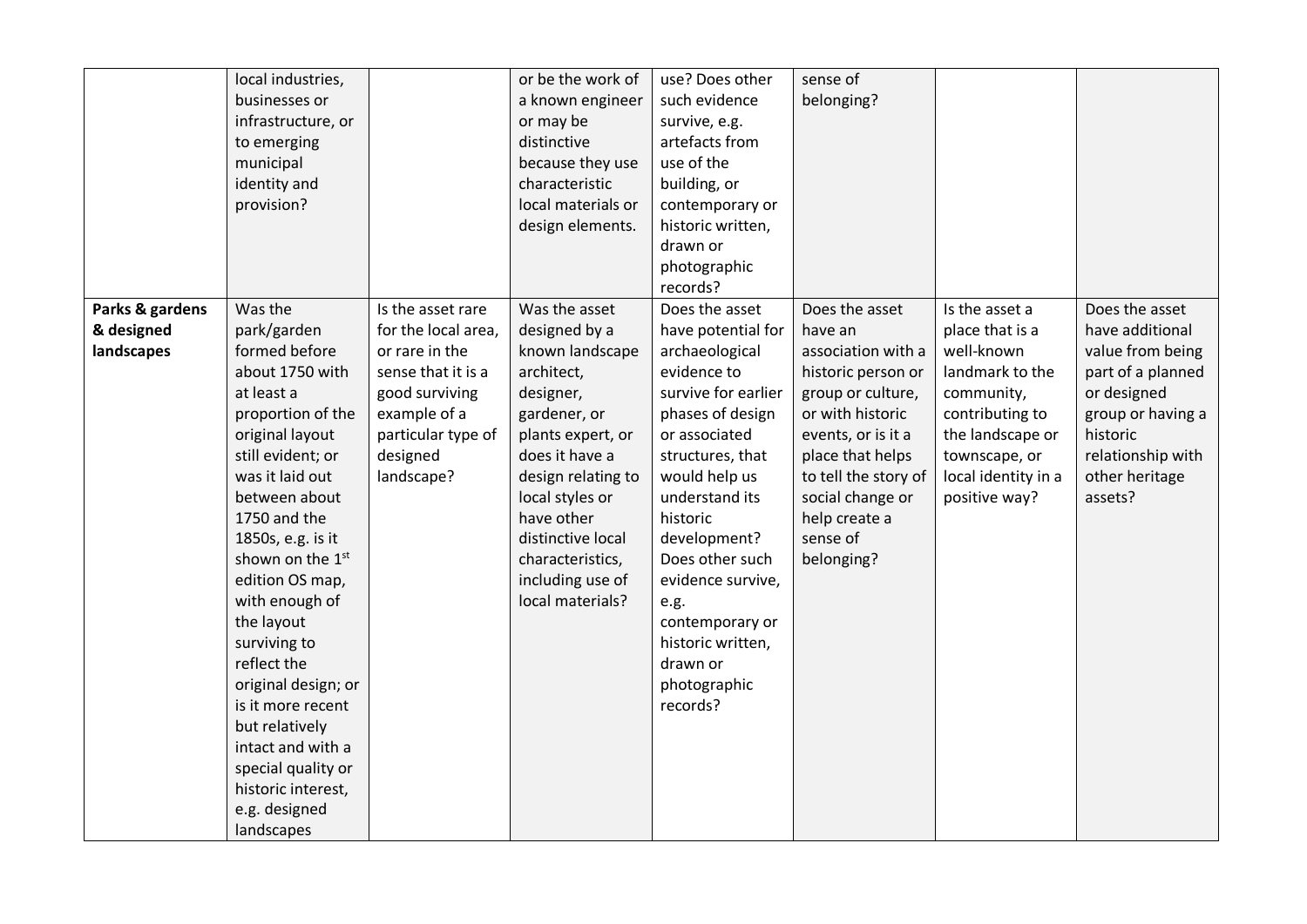|                | associated with    |                     |                    |                     |                     |                     |                   |
|----------------|--------------------|---------------------|--------------------|---------------------|---------------------|---------------------|-------------------|
|                | emerging           |                     |                    |                     |                     |                     |                   |
|                | municipal          |                     |                    |                     |                     |                     |                   |
|                | identity and       |                     |                    |                     |                     |                     |                   |
|                | provision?         |                     |                    |                     |                     |                     |                   |
| Archaeological | Is the site        | Is the site likely  | Does the asset     | Could the asset     | Does the asset      | Is the asset a      | Does the asset    |
| sites          | definable in       | to be well          | have potential to  | hold evidence to    | have any            | place that is a     | have additional   |
|                | extent and in      | preserved, such     | contain remains    | help us             | association with    | well-known          | value from        |
|                | terms of period    | as containing       | of architectural   | understand the      | historic events, or | landmark to the     | forming part of a |
|                | of origin or       | visible             | or artistic        | lives or culture of | is it of other      | community,          | known             |
|                | use/occupation?    | earthworks or       | interest? (May     | people in a         | historic interest,  | contributing to     | archaeological    |
|                |                    | structures, or      | not be relevant to | particular period   | e.g. appearing in   | the landscape or    | landscape? Does   |
|                |                    | with clear          | this asset type)   | of the past, or     | historic            | townscape, or       | it have a         |
|                |                    | cropmark or         |                    | help us             | accounts? Does it   | local identity in a | relationship with |
|                |                    | geophysical         |                    | understand a        | have a social or    | positive way?       | other heritage    |
|                |                    | evidence, or from   |                    | particular former   | communal            |                     | assets?           |
|                |                    | recorded            |                    | activity, e.g. does | interest, e.g.      |                     |                   |
|                |                    | excavation          |                    | it relate to a      | contributing to     |                     |                   |
|                |                    | evidence or         |                    | significant theme   | understanding of    |                     |                   |
|                |                    | associated finds.   |                    | identified in the   | a community's       |                     |                   |
|                |                    |                     |                    | South Yorkshire     | origins?            |                     |                   |
|                |                    |                     |                    | Historic            |                     |                     |                   |
|                |                    |                     |                    | Environment         |                     |                     |                   |
|                |                    |                     |                    | Research            |                     |                     |                   |
|                |                    |                     |                    | Framework (see      |                     |                     |                   |
|                |                    |                     |                    | https://researchf   |                     |                     |                   |
|                |                    |                     |                    | rameworks.org/s     |                     |                     |                   |
|                |                    |                     |                    | $yrf$ )?            |                     |                     |                   |
| Commemorative  | Does the asset     | Is the asset rare   | Does the asset     | Could the asset     | Does the asset      | Is the asset a      | Does the asset    |
| Monuments/     | commemorate        | for the local area, | have               | provide insight     | have an             | well-known          | have additional   |
| Memorials/     | events of national | or rare in the      | architectural or   | into past human     | association with a  | landmark to the     | value from being  |
| <b>Statues</b> | or more local      | sense that it is a  | artistic merit?    | activity? (May      | historic person or  | community,          | part of a planned |
|                | significance and   | good surviving      | Was it designed    | not be relevant to  | group or culture,   | contributing to     | or designed       |
|                | is it more than 30 | example of a        | by a known         | this asset type)    | or with historic    | the landscape or    | group or have a   |
|                | years old?         | particular type of  | architect or       |                     | events? Does it     | townscape, or       | historic          |
|                |                    | structure?          | designer?          |                     | commemorate         | local identity in a | relationship with |
|                |                    |                     |                    |                     | something or        | positive way?       |                   |